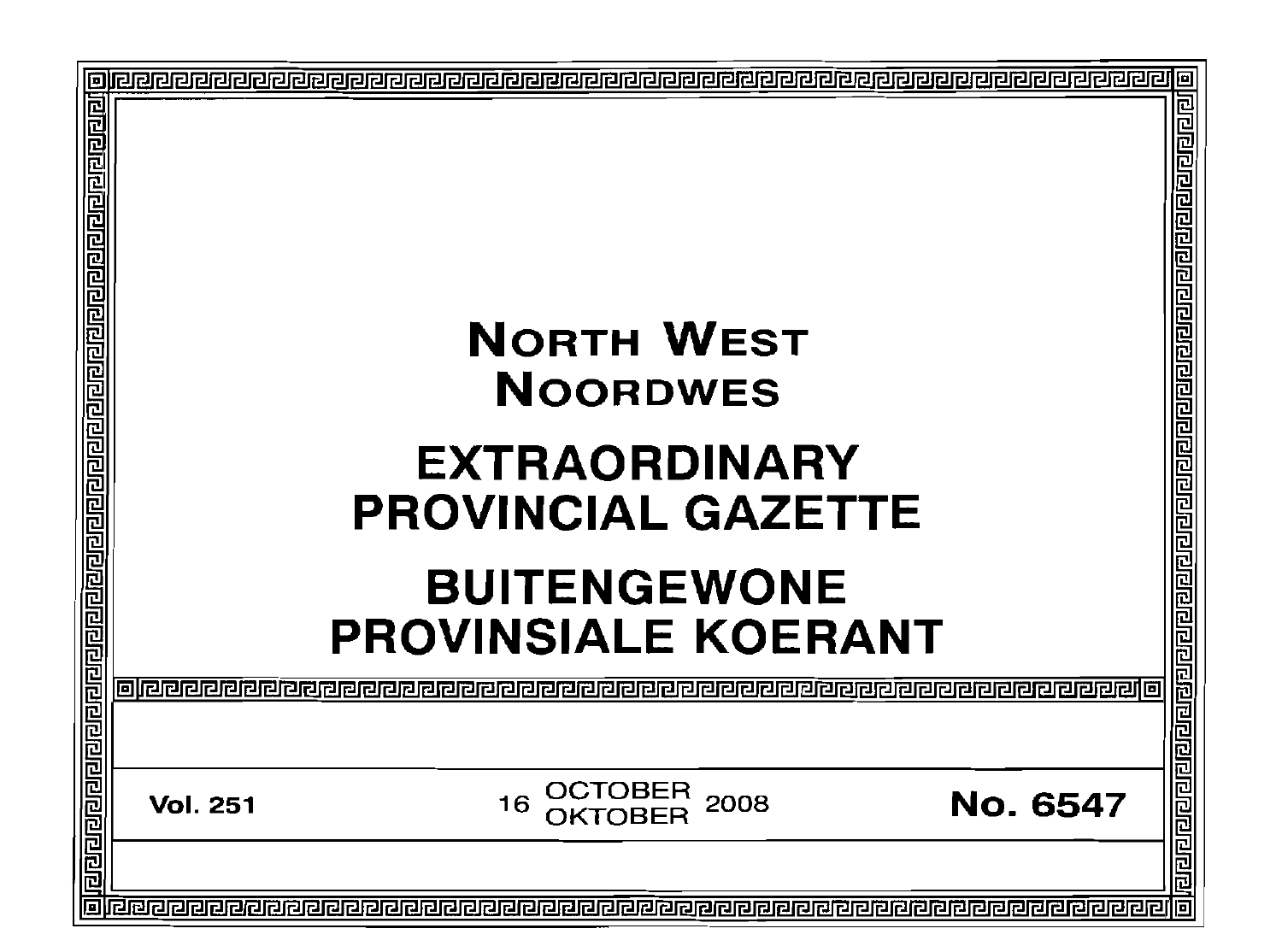## **CONTENTS -INHOUD**

| No.                            |                                                                                                         | Page<br>No. | <i>Gazette</i><br>No. |  |  |
|--------------------------------|---------------------------------------------------------------------------------------------------------|-------------|-----------------------|--|--|
| <b>LOCAL AUTHORITY NOTICES</b> |                                                                                                         |             |                       |  |  |
| 440                            | Town-planning and Townships Ordinance (15/1986): Local Municipaity of Madibeng: Declaration as approved | ാ           | 6547                  |  |  |
| 441                            |                                                                                                         | 6           | 6547                  |  |  |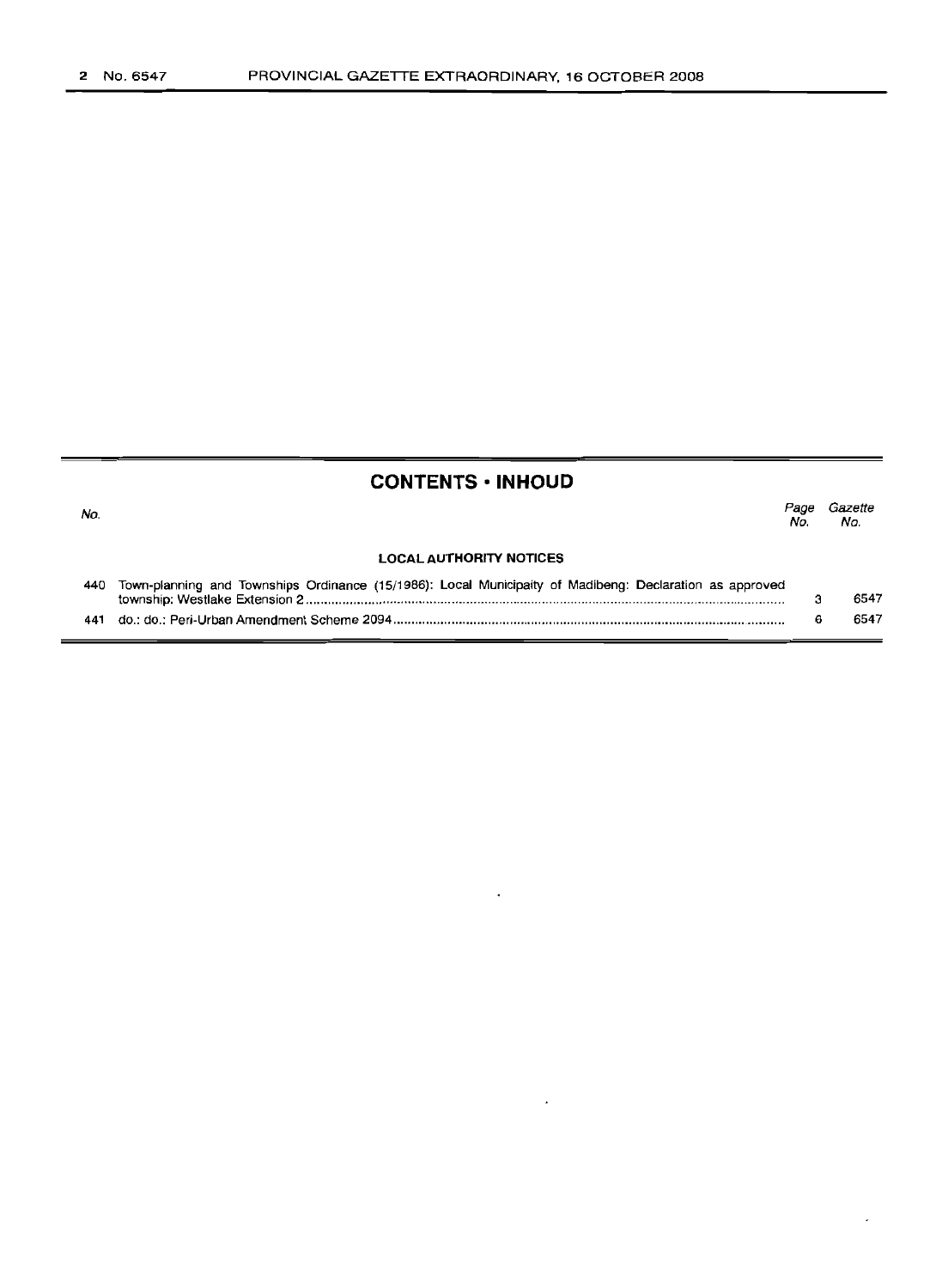# **LOCAL AUTHORITY NOTICES**

## **LOCAL AUTHORITY NOTICE 440**

## LOCAL MUNICIPALITY OF MADIBENG

## DECLARATION AS APPROVED TOWNSHIP

In terms of Section 103 (1) of the Town Planning and Townships Ordinance, 1986 (Ordinance 15 Of 1986), the Local Municipality of Madibeng hereby declares Westlake Extension 2 to be an approved township subject to the conditions set out in the Schedule hereto.

#### SCHEDULE

STATEMENT OF THE CONDITIONS UNDER WHICH THE APPLICATION MADE BY HANROB CC (HEREINAFTER REFERRED TO AS THE APPLICANT) UNDER THE PROVISIONS OF CHAPTER 3 PART C OF THE TOWN-PLANNING AND TOWNSHIPS ORDINANCE, 1986 (ORDINANCE 15 OF 1986), FOR PERMISSION TO ESTABLISH A TOWNSHIP ON PORTION 198 OF THE FARM DE RUST 478, NORTH WEST PROVINCE, HAS BEEN GRANTED.

## 1. CONDITIONS OF ESTABLISHMENT

## 1.1 NAME

The name of the township shall be Westlake Extension 2.

## 1.2 DESIGN

The township shall consist of erven and streets as indicated on General Plan SG No. 2737/2007.

## 1.3 CONSTRUCTION OF SERVICES AND/OR BUILDING WORK

Before any construction of services and/or building work is undertaken, complete detail plans and specifications of all services must be submitted to the local authority for approval.

## 1.4 DISPOSAL OF EXISTING CONDITIONS OF TITLE

All erven shall be made subject and where applicable, entitled to existing conditions and servitudes, if any, but excluding:

- A) Except with the written approval of the Administrator as Controlling Authority, as defined in Act 21 of 1940:
	- a) The land shall be used solely for residential and agricultural purposes. The number of buildings on the land, or on any duly approved subdivision thereof, shall not exceed one residence together with such outbuildings as are ordinarily required to be used in connection therewith and such further buildings and structures as may be required for purposes of agriculture.
	- b) No store or place of business or industry whatsoever may be opened or conducted on the land.
- B) The former Portion 172 (a portion of portion 105) of the farm De Rust 478 as indicated by the figures GHJFG on diagram SG No. 1527/2001 is subject to the following condition:
	- 1. Except with the written approval of the administrator as controlling authority, as defined in Act 21 of 1940:
		- i) No building or structure whatsoever may be erected within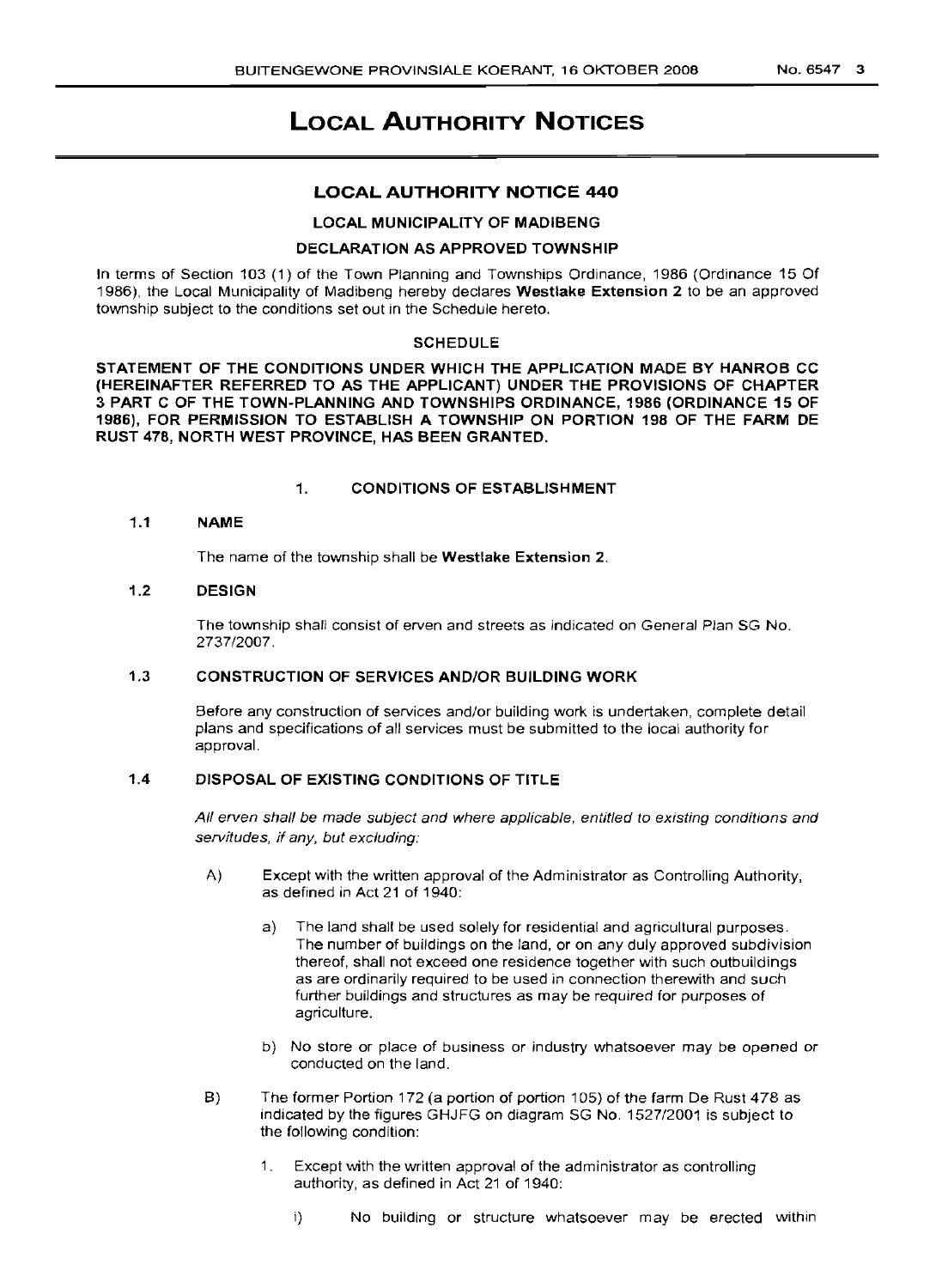distance of 94.46 metres from the centerline of a public road.

- C) The former remaining Extent of the farm DE RUST measuring as such 1754,7026 Hectares (of which the property hereby transferred forms a portion) is subject and entitled to the following:
	- a) Entitled to certain rights of abutment and aqueduct, and subject and entitled to certain reciprocal servitudes and aqueduct, as will more fully appear from Notarial Deed No. 768/1953-S registered 19<sup>th</sup> September 1953.
	- b) Subject to certain rights relating to water and water-furrows in favour of Portion 26 of the farm DE RUST, district Brits held under Deed of Transfer No. 2700/1940 dated 26<sup>th</sup> February 1940 and entitled to certain rights over the said Portion 26 as will more fully appear from Notarial Deed No. 245/1940-S.
	- c) Entitled to a servitude of aqueduct over the Remaining Extent of the Northern Portion of the North Western Portion of the farm SCHEERPOORT No. 477, Registration Division J.Q., as held by Deeds of Transfer No. 28994/1947 and No. 2836/1952 and further subject and entitled to other rights as will more fully appear from Notarial Deed No. 568/1954-S registered on the  $8<sup>th</sup>$  of July 1954.

Subject to the condition that the Purchaser shall have no claim to any water rights from the Magaliesriver or from any furrows or servitude in favour of the said farm De Rust No. 478, Registration Division J.Q., district Brits, or any portion thereof.

The transferee will, however, be entitled to sink boreholes and will be entitled to use of all subterranean water.

- D) The following conditions only affect erf 292:
	- a. Subject to a servitude of right of way in favour of the Westlake Country and Safari Home Owners Association as will more fully appear form notarial deed of Servitude K 3549/2004 with diagram SG no. 1310/2004 and SG No 1311/2004 annexed thereto.
	- b. A servitude for a pump station, water tank and municipal services as well as the right to lead water from the boreholes as indicated by the figures ABC D E F G H J K A on Diagram No. S. G. 1312/2004 in favour of the WESTLAKE COUNTRY AND SAFARI HOMEOWNERS ASSOCIATION as well as the Owners;
	- c. A servitude to draw water from the borehole as indicated by the figures ABC D A on Diagram No. S. G. 1308/2004 in favour of the WESTLAKE COUNTRY AND SAFARI HOMEOWNERS ASSOCIATION as well as the Owners;
	- d. A servitude to draw water from a further borehole as indicated by the figures ABC D A on Diagram No. S. G. 1309/2004 in favour of the WESTLAKE COUNTRY AND SAFARI HOMEOWNERS ASSOCIATION as well as the Owners.

## 1.5 **FORMATION, DUTIES AND RESPONSIBILITIES OF THE HOMEOWNER'S ASSOCIATION**

(i) The applicant shall properly and legally constitute a Homeowner's Association to the satisfaction of the local authority prior to the transfer of any erf.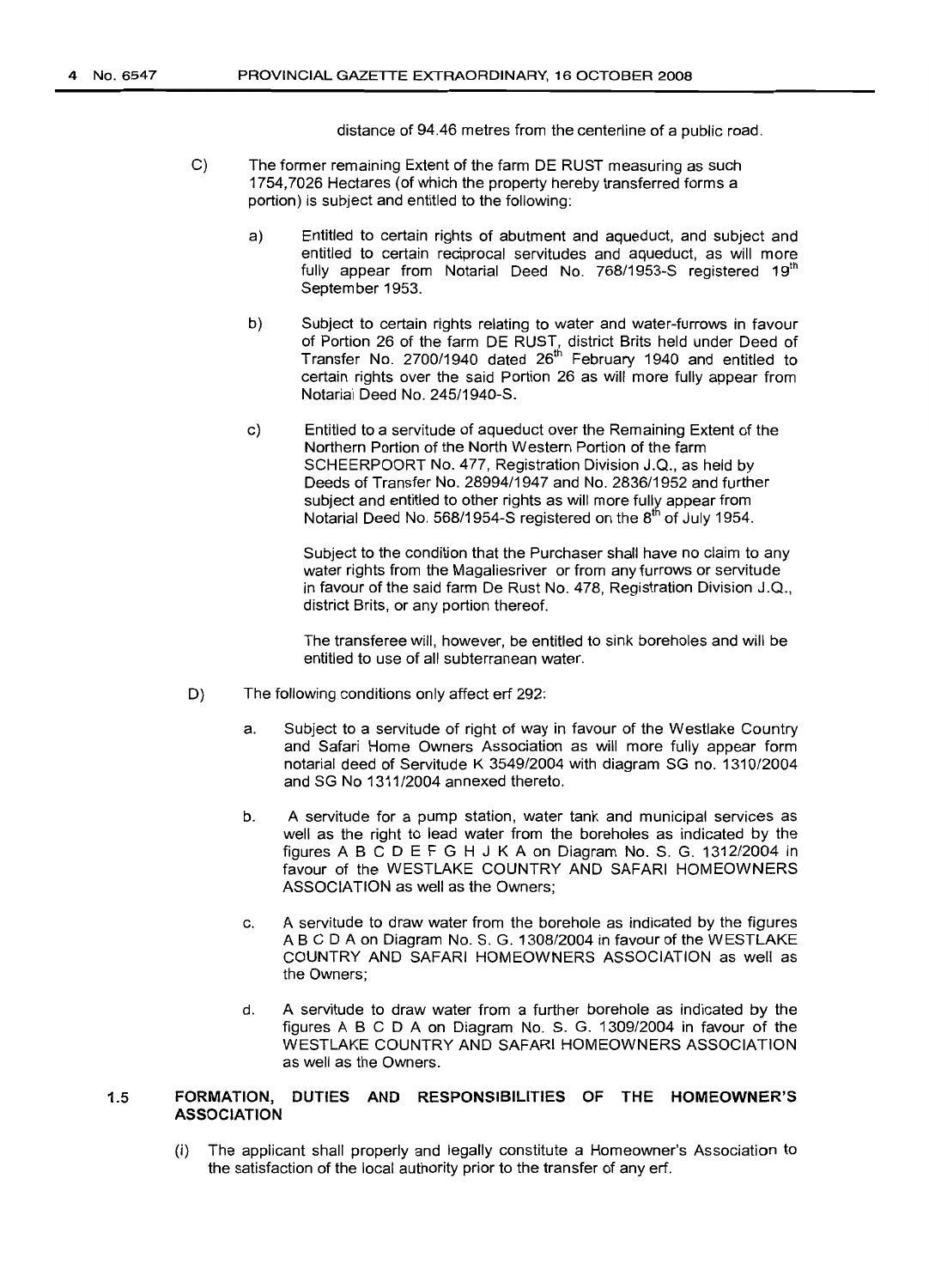- (ii) Erven 291 and 292 shall, prior to or simultaneously with the registration of the first erven in the township be transferred to the Westlake Country and Safari Homeowner's Association. The Westlake Country and Safari Homeowner's Association shall take full responsibility for the maintenance of such erf.
- (iii) The applicant shall install and then transfer the private engineering services to Westlake Country and Safari Homeowner's Association who shall be responsible for the maintenance thereof.
- (iv) The local authority shall not be liable for any damage to the access way and/or the storm water drainage system and/or any engineering services in the township.
- (v) Owners of the Erven in township or of any subdivision thereof, or of any sectional title unit thereon or of any interest therein, shall automatically become and shall remain members of the relevant homeowners association and be subject to its memorandum and articles until such owners cease to be owners as aforesaid. None of the said erven, nor any unit erected thereon, nor any interest therein, shall be transferred to any person who has not bound himself/herself/itself to the satisfaction of the relevant homeowners association to become a member thereof and without the prior written confirmation of the relevant homeowners association that all amounts due to the relevant homeowners association by the owner have been paid.

## 1.6 **OBLIGATIONS IN REGARD TO ESSENTIAL SERVICES**

The applicant shall, within such period as the local authority may determine, fulfill his obligations in respect of the provision of water, electricity and sanitary services, inclusive of refuse removal and the installation of systems therefor, as previously agreed upon between the applicant and the local authority, and on completion of construction work, "as built" plans certified by a professional engineer must be submitted to the local authority.

#### 1.7 **OBLIGATIONS IN REGARD TO BUILDINGS**

Should the local authority so request, all buildings will, on completion, be subject to the issuing of an engineering certificate by a professional engineer at the expense of the owner.

## 2. **CONDITIONS OF TITLE**

## **CONDITIONS IMPOSED BY THE LOCAL AUTHORITY IN TERMS OF THE TOWN-PLANNING AND TOWNSHIPS OR.DINANCE 15 OF 1986**

#### 2.1 **ALL ERVEN**

- (i) The erf is subject to a servitude, 2m wide, in favour of the local authority, for sewerage and other municipal purposes, along any two boundaries other than a street boundary and in the case of a panhandle erf, an additional servitude for municipal purposes 2m wide across the access portion of the erf, if and when required by the local authority: Provided that the local authority may dispense with any such servitude.
- (ii) No building or other structure shall be erected within the aforesaid servitude area and no large rooted trees shall be planted within the area of such servitude or within 2m thereof.
- (iii) The local authority shall be entitled to deposit temporarily on the land adjoining the aforesaid servitude area any material as may be excavated by them during the course of the construction, maintenance or removal of such works as it in its discretion may deem necessary and shall further be entitled to reasonable access